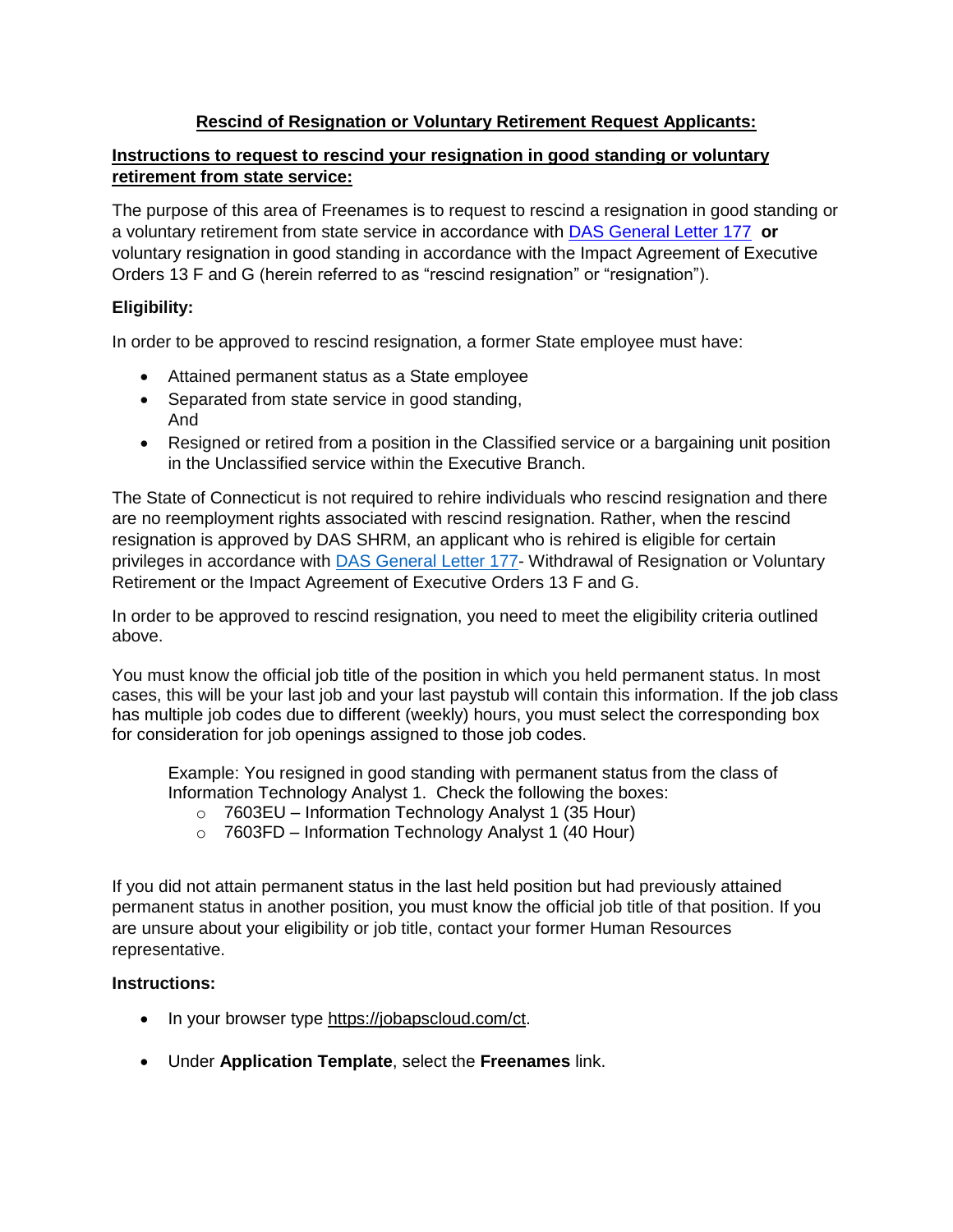- Within the Freenames page, under the **Rescind of Resignation or Retirement** category, click the radio button for **Rescind of Resignation or Retirement**.
- Click **Start Application**.
- Select the box next to the job class (es) for which you held permanent status and associated pay plans. **Note:** DO NOT use the Search bar to select classes when completing a Freenames Application. Doing so unchecks any classes you have already selected.
- Scroll to the top of the page and click **Add All Checked Classes to My RESCND Application**.
- Under **Terms of Use Agreement**, select **I agree with the above terms of use** checkbox located in the grey box.

| If                      | Then                           | <b>Result</b>                   |
|-------------------------|--------------------------------|---------------------------------|
| You have registered     | <b>Click I have Registered</b> | A Freenames Application         |
| previously              | Previously then enter your     | auto-populates. You will        |
|                         | JobAps User Id and             | be required to complete all     |
|                         | Password and click             | areas with a red <sup>*</sup> . |
|                         | <b>Retrieve Application to</b> |                                 |
|                         | select an Application          |                                 |
|                         | Template or a Submitted        |                                 |
|                         | Application to copy.           |                                 |
| You have not registered | Click I am a New User and      | A Freenames Application         |
| previously              | follow the instructions to     | will open. You will be          |
|                         | establish a JobAps             | required to complete all        |
|                         | Account.                       | areas with a red <sup>*</sup> . |

• Review and take action on the following:

- This will direct you to the **Profile** tab of your Freenames Application. Information will auto-populate based on any information you have previously submitted in JobAps, if applicable. NOTE: If you resigned or retired from a bargaining unit position in the Unclassified service click '**Yes**' to the question '**I held permanent, classified State service at the time of my resignation or retirement in good standing**'.
- Complete each tab of the application and at the bottom of each page, click **Save & Continue**. Boxes with a red\* are **required fields**.
- On the **Othe**r tab, under **Required Additional Materials**, click on the box **n/a**. Click **Save & Continue**.
- On the **Review** tab, carefully examine the information you have entered and if it is correct, click **Ready to Send App**.
- If the information is not correct, make the necessary corrections then click the **Submit** tab, certify the statements by clicking the box in the upper corner, then click **Submit to State of Connecticut**.
- A pop-up confirmation displays instructing you to add the accepted address to avoid any email notifications being blocked or filtered to a span folder. Click **Ok**.